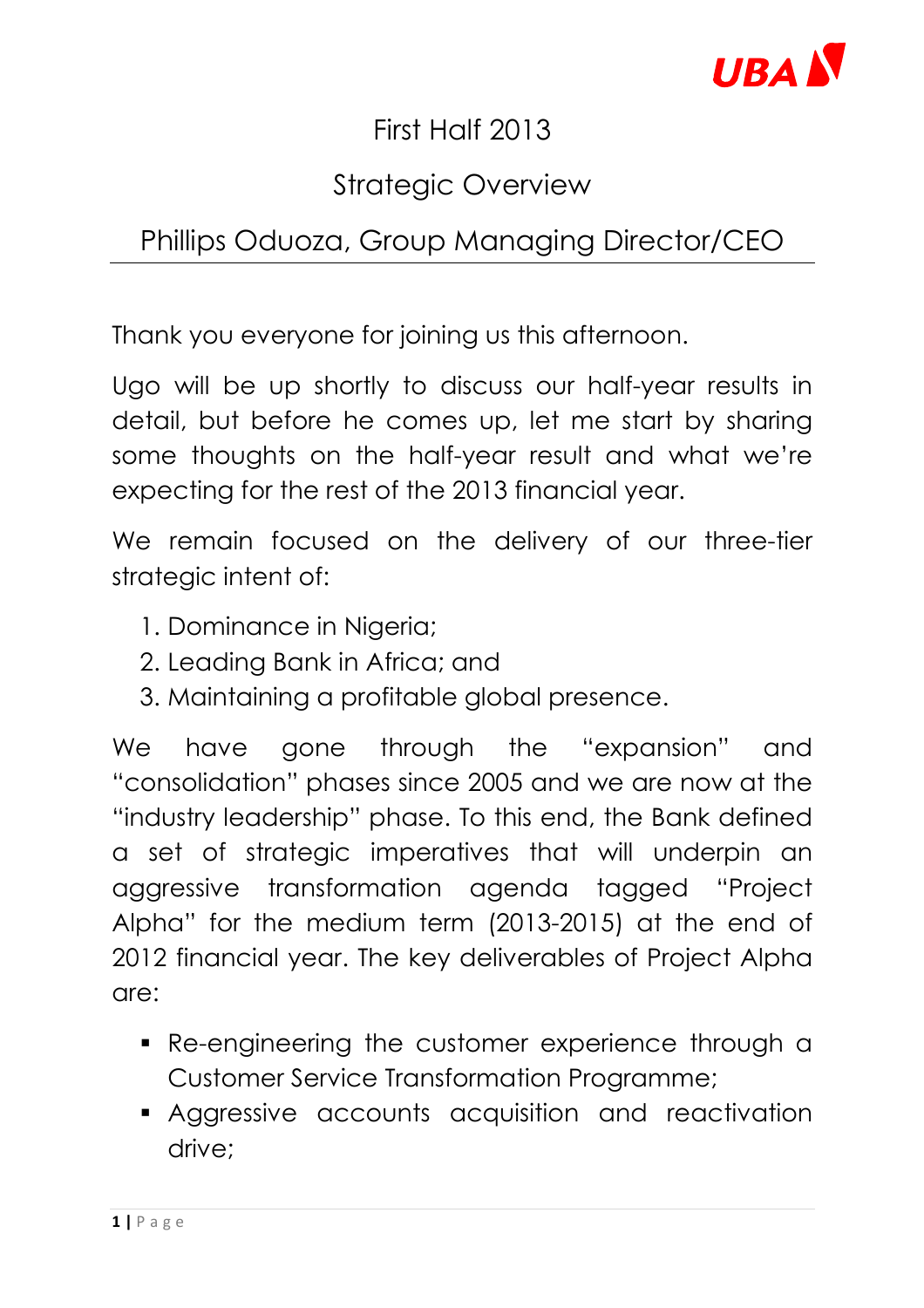

- Aggressive deposit mobilization drive through the reinvigoration of the Strategic Business Unit structure at branches;
- Positioning for leadership in e-banking space through the deployment of e-channels and products; and
- Reinforcing the platform to drive increased synergy among the Bank's African subsidiaries.

I can affirm to you that project Alpha is fully on course and with our performance at half-year, I am more confident that we would achieve our goal of industry leadership in the medium term.

The following are the key highlights of our half-year performance:

- Revenue of N126billion. An increase of 16.8% over first half 2012 numbers
- Profits before tax of N33.2 billion, an increase of 9.2% over N30.4 billion achieved in first half 2012
- **Loan book grew by 14.6% from N664 billion in Q1-2013** to N761 billion in 1H-2013.

### **African Business**

Revenue contribution from Africa was N24.6billion representing 20% of the group revenue. Part of the 18 subsidiaries, 13 of them were profitable as at half year, as we continue to see more synergistic benefits of our African expansion. We are beginning to see more of our African subsidiaries outperform our internal ROE expectations of 20%, with our subsidiaries in Guinea;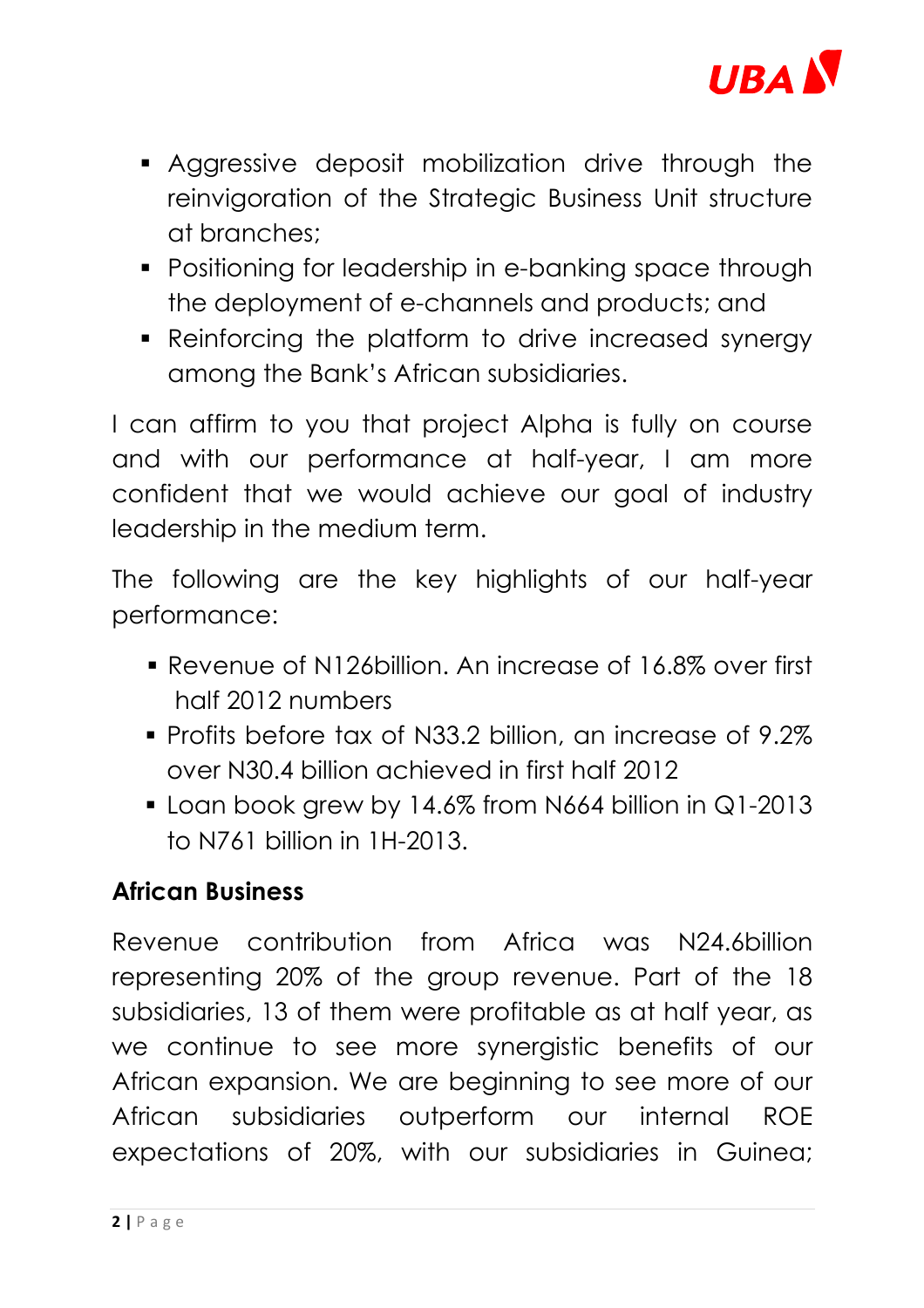Ghana; Senegal; Cameroun; and Sierra Leone all surpassing the internal expectation for returns.

Let me share the CBN's review on fees and commission with you. You will recall that The Central Bank of Nigeria issued a circular revising its guideline on bank charges, with a view to reducing the cost of banking services borne by customers amongst other things, and also to drive financial inclusion.

We have now operated under the new guideline in the second quarter of 2013 and I am glad to announce that our plans minimised the effect of the reduced fees and commission are already bearing fruits.

We adopted a number of initiatives to address the new guideline. These initiatives include:

- Creation of better quality assets. The loan book grew 14.6% quarter on quarter in line with our guidance of 25%-30% for full-year. This loan growth was driven mainly by lending to Power, Telecoms and Upstream Oil & Gas sectors;
- Improved service delivery to attract and retain high value customers. We effectively commenced this as we hired an Executive Director sorely in-charge of Customer Care and Human Resources; and
- Deepening our play in other African countries we operate. Operations in these countries are not subject to CBN required guidelines for fees and commission, as the fees and tariffs applies only to operators in Nigeria.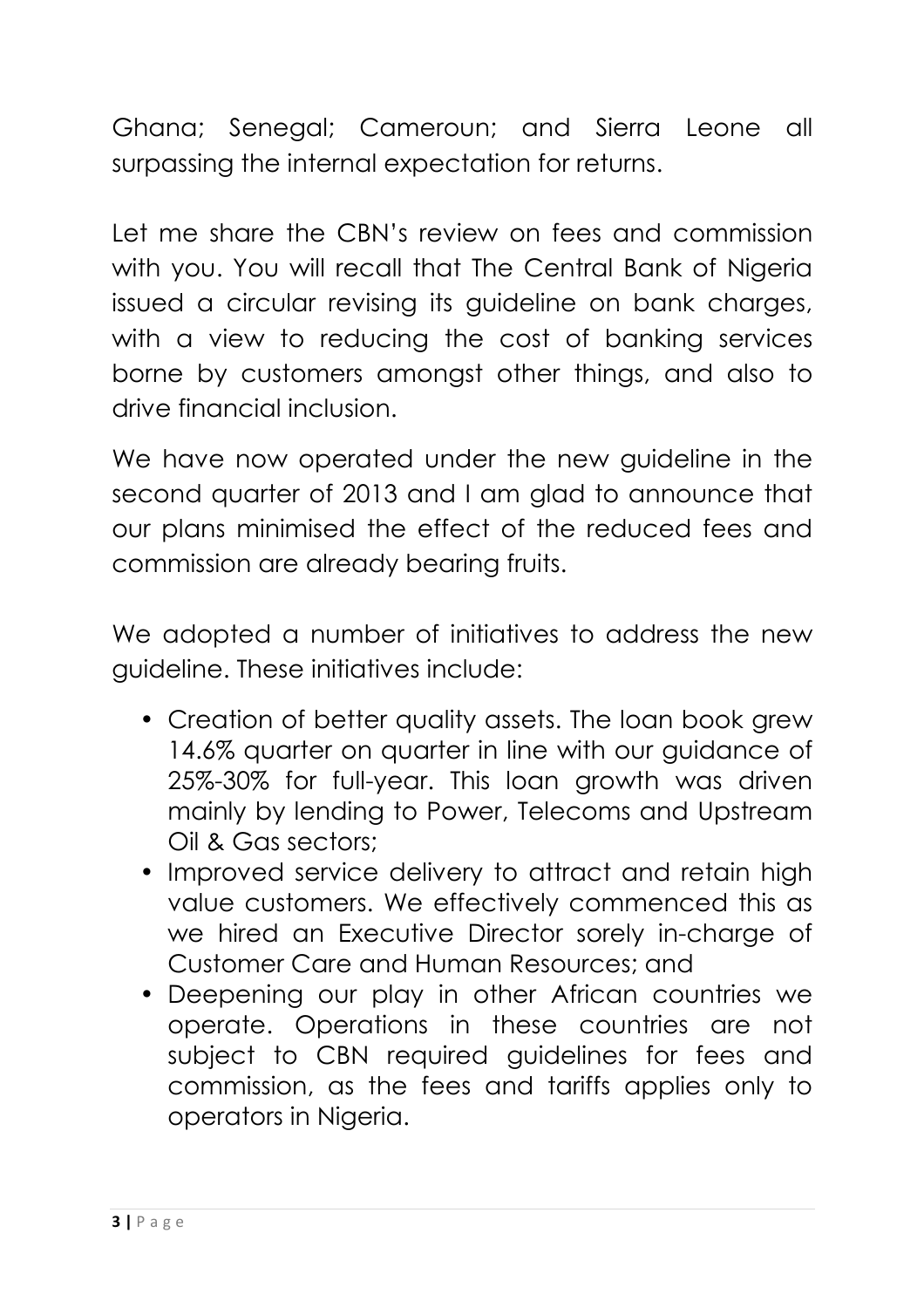

#### **Update on 2013 Guidance**

I would now like to give you an update of the guidance we issued earlier in the year.

| <b>Ratio/Item</b>                             |                          | Guidance for 2013 Actual as at 1H2013          |
|-----------------------------------------------|--------------------------|------------------------------------------------|
| Net Interest Margin                           | $6\%$                    | 5.8%                                           |
| Return on Equity                              | > 22.5%                  | 28.4%                                          |
| Return on Assets                              | > 2.5%                   | 2.4%                                           |
| Cost of Funds                                 | $< 3.5\%$                | 3.3%                                           |
| Cost to Income Ratio                          | $< 60\%$                 | 62.0%                                          |
| Liquidity Ratio                               | $> 55.0\%$               | 53.5%                                          |
| Capital Adequacy Ratio                        | $>18.0\%$                | 22.3%                                          |
| Loan to Deposit Ratio                         | 45%                      | 37.7%                                          |
| <b>NPL Ratio</b>                              | $< 3\%$                  | 2.0%                                           |
| <b>NPL Coverage Ratio</b>                     | 100.0%                   | 98.9%                                          |
| Cost of Risk                                  | 1.5%                     | 0.1%                                           |
|                                               |                          |                                                |
| <b>Expected Growth in Key</b><br><b>Lines</b> | <b>Guidance for 2013</b> | YoY growth if 1H2013<br>results are annualised |
| Gross earnings growth                         | 25.0%                    | 14.5%                                          |
| Operating income growth                       | 20.0%                    | 14.5%                                          |
| PBT growth                                    | 25%-30%                  | 27.7%                                          |
| Loan growth                                   | 25%-30%                  | 10.7%                                          |
| Total asset growth                            | 15%-20%                  | 6.9%                                           |
| Deposit growth                                | 15%-20%                  | 13.5%                                          |
| Cheap deposit ratio                           | 80.0%                    | **79.8%                                        |
| Equity growth                                 | 15%-20%                  | 7.9%                                           |

*\*\* represents proportion of total deposits that is cheap*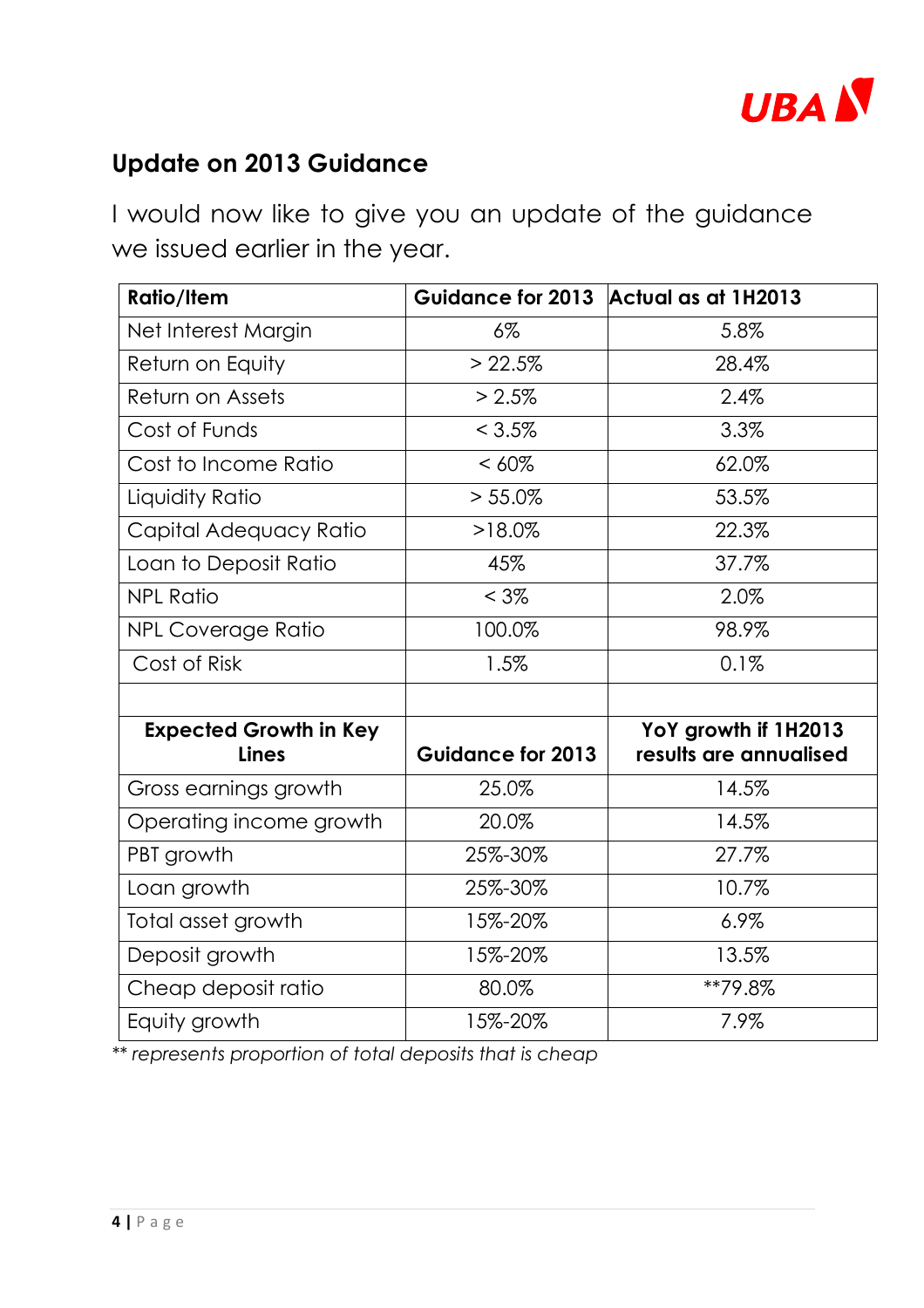With that let me wrap up.

I say that in pursuit of our industry leadership, our decision to shift our focus from a treasury-led to an asset creationled strategy is paying off, as we have achieved quality growth in loan book and profitability in line with our guidance for the year. I believe that we would be able to deliver on the key projections we issued at the beginning of the year, in spite of the expected impact of CBN's recent review on the fees and commission, increase in AMCON levy, as well as the increase in cash reserve requirement on public sector deposits.

With this, I will turn you over to Ugo, our Group Chief Finance Officer to take us through the numbers.

### **Call Closing**

Let me close by leaving you with a few key points.

To achieve industry leadership, our priorities remain the following:

 Adoption of an enhanced customer centric approach to market and service delivery. This will be the key driver of our strategic thrust, with focus on low cost deposits mobilization, efficiency and quality asset creation; to this effect, our team will focus on our customers and improve on the way we bank them.